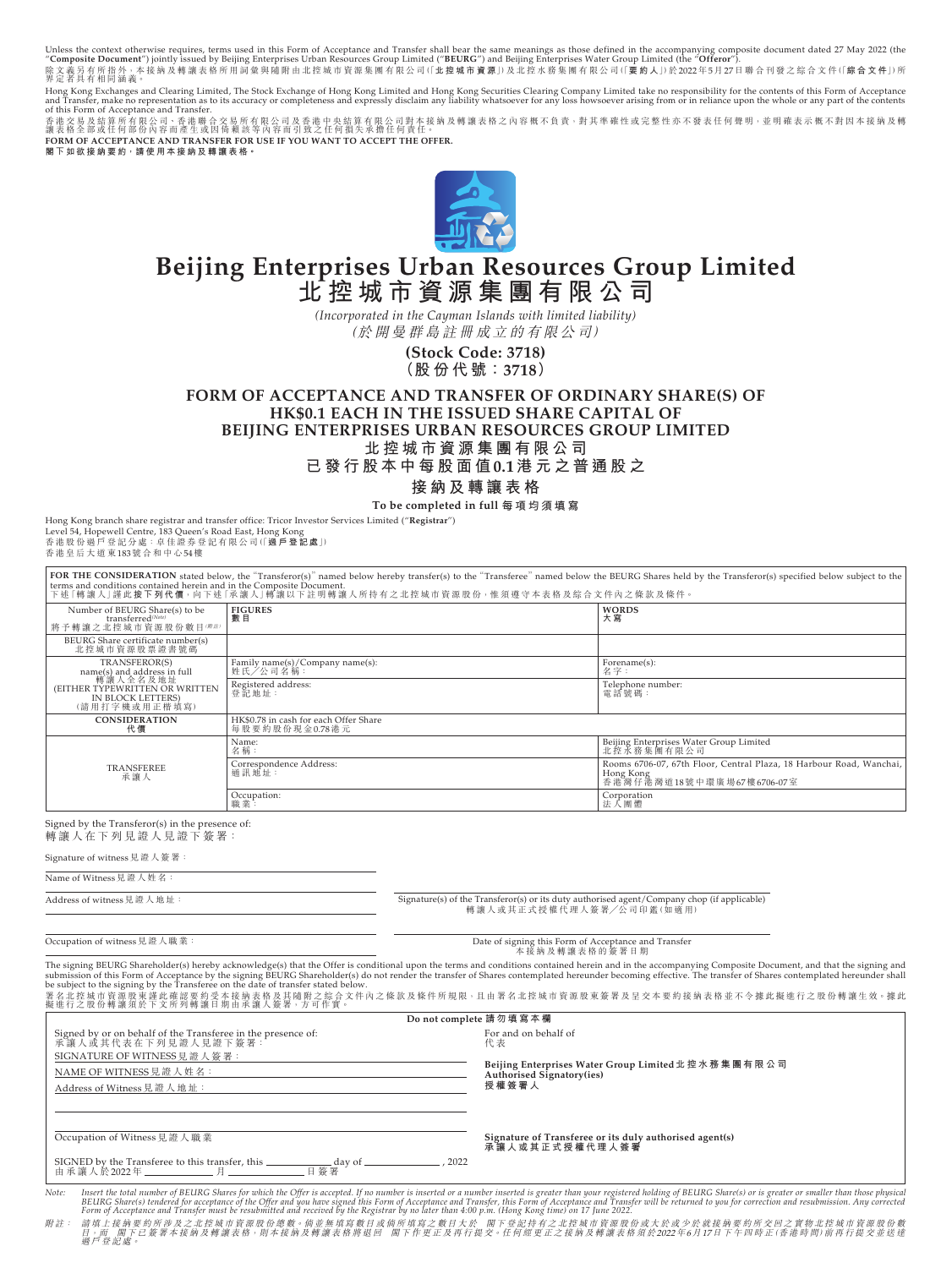#### **本接納及轉讓表格乃重要文件, 閣下須即時處理。**

**閣下如對本接納及轉讓表格任何方面或應採取之行動有任何疑問,應諮詢 閣下之持牌證券交易商或註冊證券機構、銀行經理、律師、專業會計 師或其他專業顧問。 閣下如已將名下之北控城市資源股份全部售出或轉讓,應立即將本接納及轉讓表格連同綜合文件一併送交買主或承讓人,經手買賣或轉讓之持牌 證券交易商、註冊 證券機構、銀行或其他代理,以便轉交買主或承讓人。**

星展亞洲融資有限公司及中國通海企業融資有限公司(「**星展亞洲融資及中國通海**」)正代表要約人作出要約。向身為香港境外司法權區的公民、居民或國民的北控城市 資源海外股東作出要約,或須受到有關司法權區之法律或法規所規限。向該等北控城市資源海外股東作出要約及彼等對要約之接納,或會因有關司法權區之法律或 法規而被禁止或受影響。倘 閣下為欲接納要約之北控城市資源海外股東, 閣下有責任全面遵守與此相關之有關司法權區之法律及法規,包括須取得任何政府、外 匯管制或其他方面之同意、遵守任何備案及登記規定、任何所需手續、任何法定或監管規定,以及 閣下須在有關司法權區內接納要約應付任何轉讓付款或其他税項 之規定。 閣下接納要約,將被視作構成 閣下向要約人及北控城市資源聲明及保證,所有有關司法權區之法律及法規已獲遵守,且 閣下根據 有關司法權區之法律 及法規可合法接納要約。如有疑問, 閣下應諮詢 閣下的專業顧問。要約人及/或與其一致行動的人士、北控城市資源、星展亞洲融資及中國通海、力高企業融資有 限公司、過戶登記處或彼等各自的任何實益擁有人、董事、高級職員、顧問、聯繫人、代理或參與要約的任何其他人士,將有權就 閣下可能須支付之任何税項獲 閣 下全面彌償及免受損害。本接納及轉讓表格應連同綜合文件一併閱覽。綜合文件附錄一之條文已載入並構成本接納及轉讓表格之一部份。

#### **本接納及轉讓表格之填寫方法**

閣下如欲接納星展亞洲融資及中國通海代表要約人收購 閣下之北控城市資源股份所提出的要約, 閣下必須將已正式填妥及簽署的接納及轉讓表格連同就 閣下擬 根據要約接納之北控城市資源股份數目之有關股票證書及╱或過戶收據及╱或任何其他權證文件(及╱或任何就此所需令人信納之一份或多份彌償保證書),一併以郵 寄或專人送交之方式盡快送抵過戶登記處 **卓佳證券登記有限公司(「過戶登記處」),地址為香港皇后大道東183號合和中心54樓,信封面註明「北控城市資源集團有限公 司-要 約」以 送 達 過 戶 登 記 處,惟 無 論 如 何 不 得 遲 於2022年6月17日(星期五)(即首個截止日期)下午四時正(香港時間),或要約人根據收購守則所釐定及公佈之較後時 間及╱或日期。**

**注意事項:如 閣下以代名人或其他身份代表另一位人士持有北控城市資源股份,敬請閱覽綜合文件附錄一接納要約的其他條款及程序等節,尤其關於 閣下應加以 考慮的該等事項。**

#### **要約之接納及轉讓表格**

## **致:要約人及星展亞洲融資及中國通海**

- 1. 本人╱吾等一經簽立本接納及轉讓表格,本人╱吾等之承繼人及受讓人將受此約束,並表示:
	- (a) 本人╱吾等不可撤回地接納由星展亞洲融資及中國通海代表要約人提出並載於綜合文件的要約以收取代價,並按綜合文件及本表格所載有關條款 及 條 件收購本接納及轉讓表格上所列明之北控城市資源股份數目;
	- (b) 本人╱吾等不可撤回地指示及授權要約人、星展亞洲融資及中國通海及╱或彼等各自之代理,各自代表本人╱吾等交付隨附經本人╱吾等正式簽 署之過 戶收據及╱或任何其他權證文件(及╱或就此所需任何令人信納之一份或多份彌償保證書),憑此向北控城市資源或過戶登記處領取本人╱吾等就北控城 市資源股份應獲發之股票證書,並將有關股票證書送交過戶登記處,以及授權及指示過戶登記處按照及根據要約之條款及條件持有該等股票證書,猶如 該等股票證書已連同本接納及轉讓表格一併交回過戶登記處論;
	- (c) 本人╱吾等不可撤回地指示及授權要約人、星展亞洲融資及中國通海及╱或彼等各自之代理,各自就本人╱吾等根據要約之條款應得之現金代價(扣除本 人╱吾等有關本人╱吾等接納要約應付之賣方從價印花稅),以「不得轉讓-只准入抬頭人賬戶」方式向本人╱吾等開出劃線支票,然後於要約於各方面成 為無條件當天或於過戶登記處接獲已填妥之本接納及轉讓表格連同一切有關文件致使要約項下之有關接納為有效之日之後起計(以較後者為準)七(7)個 管業日內,按以下地址以平郵方式寄予以下人士;或如無於下欄填上姓名及地址,則按北控城市資源股東名冊所示登記地址,寄予本人╱吾等當中名列 首位者(如屬聯名登記北控城市資源股東),郵誤風險概由本人╱吾等自行承擔;

(附註:如收取支票之人士並非登記北控城市資源股東或名列首位之聯名登記北控城市資源股東,則請在本欄填上該名人士之姓名及地址。)

**姓名:(請用正楷填寫) . . . . . . . . . . . . . . . . . . . . . . . . . . . . . . . . . . . . . . . . . . . . . . . . . . . . . . . . . . . . . . . . . . . . . . . . . . . . . . . . . . . . . . . . . . . . . . . . . . . . . . . . . . . . . . . . . . . . .** 

**地址:(請用正楷填寫) . . . . . . . . . . . . . . . . . . . . . . . . . . . . . . . . . . . . . . . . . . . . . . . . . . . . . . . . . . . . . . . . . . . . . . . . . . . . . . . . . . . . . . . . . . . . . . . . . . . . . . . . . . . . . . . . . . . . .** 

- (d) 本人╱吾等不可撤回地指示及授權要約人及╱或過戶登記處及╱或彼等任何一方可能就此指定之該名或該等人士,代表本人╱吾等以根據要約出 售北控 城市資源股份之賣方身份,訂立及簽立香港法例第117章印花稅條例第19(1)條所規定須訂立及簽立之成交單據,並根據該條例規定在本接納及轉讓表格 加蓋印章及背書證明;
- (e) 本人╱吾等承諾於必需或適當時簽立其他文件並作出有關行動及事宜,以進一步確保本人╱吾等根據要約之接納轉讓予要約人或其可能指定之該 名或該 等人士之北控城市資源股份,乃免除任何按揭、抵押、質押、留置權、股權、擔保契約或其他產權負擔、優先權或擔保權益、遞延採購、所有權 保留、租 貨、售後回購或售後租回安排、優先購買權及任何其他第三方的任何性質的權利或就任何以上各項所訂立的任何協議,並連同其於綜合文件寄發日期附 帶之一切權利或其後其附帶之一切權利,包括全數收取於綜合文件寄發日期或之後所宣派、作出或派付之所有股息及其他分派(如有)之權利;
- (f) 本人╱吾等同意追認要約人、星展亞洲融資及中國通海及╱或彼等各自之代理或彼等任何一方可能指定之該名或該等人士,於行使本表格所載任 何授權 時所作出或進行之任何行動或事宜;及
- (g) 本人╱吾等不可撤回地指示及授權要約人、星展亞洲融資及中國通海及╱或彼等任何一方可能指派的該名或該等人士,代表本人╱吾等填妥、修 改及簽 立任何有關本人╱吾等接納要約的文件,並採取任何其他可能屬必要或權宜的行動,以便將本人╱吾等根據要約之接納交回之北控城市資源股份歸屬予 要約人及╱或其可能指派的該名或該等人士。
- 2. 本人╱吾等明白本人╱吾等接納要約,將被視為表示本人╱吾等向要約人及星展亞洲融資及中國通海聲明及保證,本人╱吾等向要約人出售之北 控城市資源股 份乃免除一切產權負擔之形式,並連同其於綜合文件寄發日期附帶之一切權利或其後其附帶之一切權利,包括收取於綜合文件寄發日期或之後所宣派、作出或 派付之所有股息及分派(如有)之權利。
- 3. 倘若根據要約之條款,本人╱吾等之接納書無效,則上文第1段所載一切指示、授權及承諾均告失效,在此情況下,本人╱吾等授權並要求 閣下將本人╱吾等之 股票證書及╱或過戶收據及╱或任何其他權證文件(及╱或就此所需之令人信納之一份或多份彌償保證書),連同已正式註銷之本接納及轉讓表格一併寄回上述 第1(c)段列名之人士及地址;或如無填上姓名及地址,則按北控城市資源股東名冊所示登記地址,以平郵方式寄回本人或吾等當中名列首位者(如屬聯名登記北 控城市資源股東),郵誤風險概由本人╱吾等自行承擔。
	- 附註: 如 閣下於接納要約時提交過戶收據,而與此同時任何要約人及/或星展亞洲融資及中國通海或彼等任何代理已代表 閣下向北控城市資源或過戶登記 處領取有關股票證書,則 閣下將獲發還有關股票證書,以代替過戶收據。
- 4. 本人╱吾等茲附上本人╱吾等所持全部╱部份北控城市資源股份之有關股票證書及╱或過戶收據及╱或任何其他權證文件(及╱或就此所需任何令人信納之一份 或多份彌償保證書),由 閣下按照要約之條款及條件予以保存。本人╱吾等明白將不會就任何接納及轉讓表格、股票證書及╱或過戶收據及╱或任何其他權證 文件(及╱或就此所需任何令人信納之一份或多份彌償保證書)獲發收訖通知書。本人╱吾等亦明白所有文件將以平郵方式寄出,郵誤風險概由本人╱吾等自行 承擔。
- 5. 本人╱吾等向要約人、北控城市資源及星展亞洲融資及中國通海聲明及保證,本人╱吾等為本接納及轉讓表格所列明北控城市資源股份數目之登記北控城市資 源股東,而本人╱吾等擁有全部權利、權力及權限,透過接納要約之方式向要約人出售及轉讓本人╱吾等所持北控城市資源股份之所有權及擁有權。
- 6. 本人╱吾等向要約人、北控城市資源及彼等各自的顧問,包括星展亞洲融資及中國通海(要約人關於要約之聯席財務顧問)聲明及保證,本人╱吾等已遵守本 人╱吾等所受管轄之所有適用法律及法規以及根據所有適用法律及法規獲允許接收及接納要約及其任何修訂;而本人╱吾等已取得所有所需政府、外匯管制或 其他方面之同意,及作出所有必要手續或遵守監管或法律規定所規定之一切登記或存檔;且本人╱吾等已支付本人╱吾等就該接納於任何司法權區應付之所有 發行費、轉讓費或其他稅項或其他所需款項;而本人╱吾等並無採取或遺漏採取任何行動而將會或可能致使要約人、北控城市資源及星展亞洲融 資及中國通海 或任何其他人士違反任何司法權區有關要約或本人╱吾等接納要約之法律或監管規定,及有關接納將根據一切適用法律及法規屬有效及具約束力。
- 7. 本人╱吾等向要約人、北控城市資源及星展亞洲融資及中國通海聲明及保證,本人╱吾等須就支付關於本人╱吾等接納要約應付之任何發行費、轉讓費或其他 稅項、徵費及其他所需款項承擔全部責任。
- 8. 本人╱吾等確認,除綜合文件及本接納及轉讓表格指明者及收購守則所允許者外,所有藉此作出的一切接納、指示、授權及承諾均不可撤回。
- 9. 本人╱吾等確認以接納要約之方式售予要約人之本人╱吾等之北控城市資源股份將以要約人或其代名人名義登記。